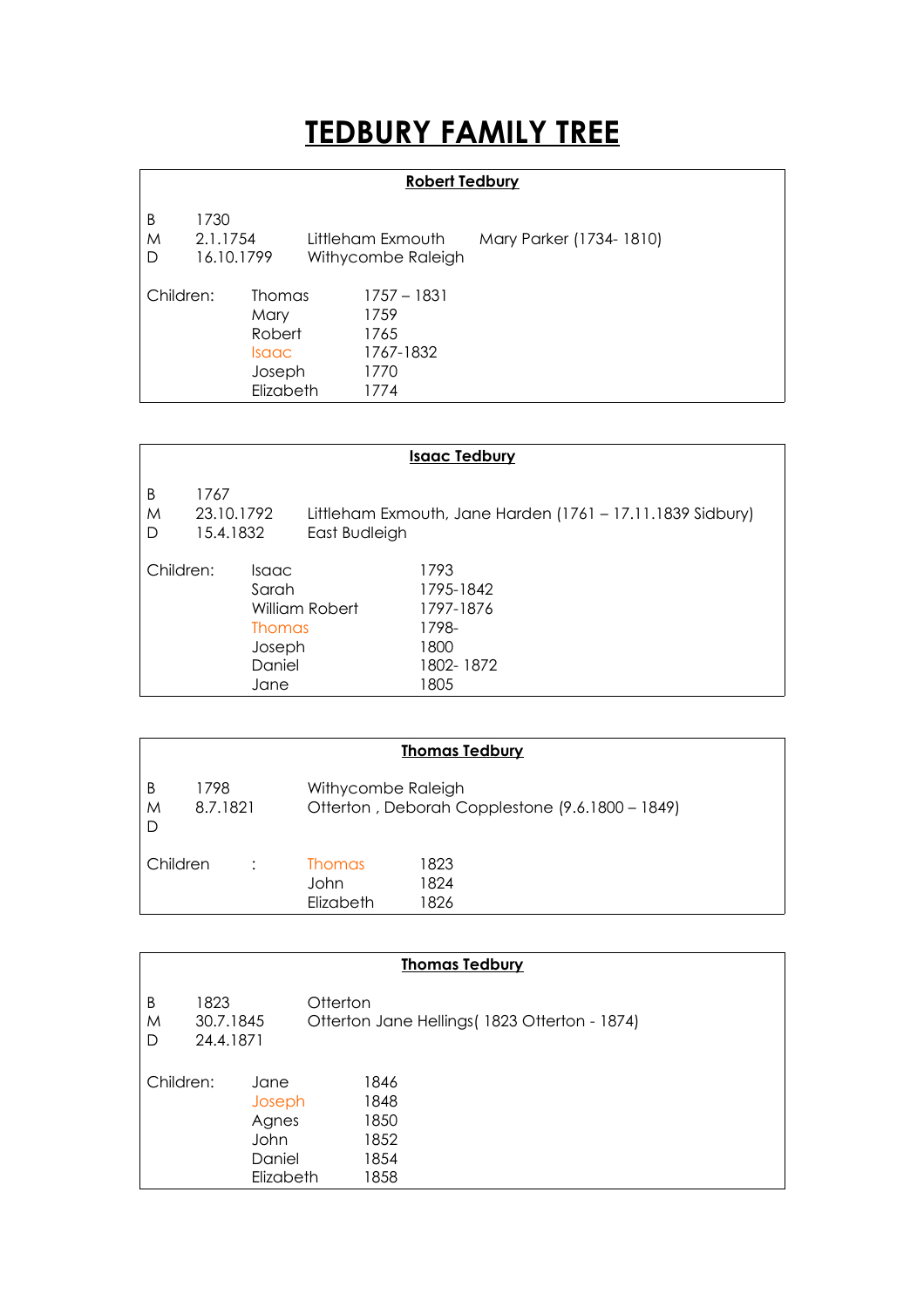|                                                                                                                                                                                                       |                      | Joseph Tedbury                                                                                                                                                                               |  |
|-------------------------------------------------------------------------------------------------------------------------------------------------------------------------------------------------------|----------------------|----------------------------------------------------------------------------------------------------------------------------------------------------------------------------------------------|--|
| B<br>M<br>D                                                                                                                                                                                           | 1848<br>1868<br>1905 | Otterton<br>Coombe Raleigh, Susanna Lugg (1846)                                                                                                                                              |  |
|                                                                                                                                                                                                       | Occupation :         | Farmer (1881 Coxes: 237 acres employing 4 men)                                                                                                                                               |  |
| Children                                                                                                                                                                                              |                      | Lilian<br>1869<br>Walter<br>1871<br>1873<br><b>Thomas</b><br>Frank<br>1874<br>1876<br>Emma<br>Polly<br>1879<br>John<br>1881<br>Ellen<br>1882<br><b>William</b><br>1885<br>Ethel<br>1888-1890 |  |
| Approx 1874 moved from Otterton to Coxes Farm Branscombe<br>Left Branscombe by 1901 for Rill Farm, Aylesbeare with Susanna, Frank, Polly, John,<br>Ellen & William. Believe this to be where he died. |                      |                                                                                                                                                                                              |  |

|                                                                                                                                                                                                                                                                                                                                                                                                                                                                                                                      |                      |                                    | <b>Walter Tedbury</b>                                                                                  |                                                 |
|----------------------------------------------------------------------------------------------------------------------------------------------------------------------------------------------------------------------------------------------------------------------------------------------------------------------------------------------------------------------------------------------------------------------------------------------------------------------------------------------------------------------|----------------------|------------------------------------|--------------------------------------------------------------------------------------------------------|-------------------------------------------------|
| B<br>M<br>D                                                                                                                                                                                                                                                                                                                                                                                                                                                                                                          | 1871<br>1893<br>1918 | Otterton<br>Branscombe<br>Tiverton | Lucy Hill<br>Emma Stone<br>8.6.1950 Annings Farm, Wyke, Axminster                                      | $(2.3.1873 - 15.2.1916)$<br>$(1881 - 3.2.1955)$ |
| Children:<br>Albert<br>Walter<br>Olive<br>Amy<br><b>Basil</b><br>Ena                                                                                                                                                                                                                                                                                                                                                                                                                                                 |                      | Edward<br>Susan                    | 3.11.1893<br>29.12.1895<br>4.11.1897<br>2.2.1900<br>31.2.1904<br>31.10.1910<br>13.12.1911<br>13.7.1919 |                                                 |
| Known addresses:<br>Walter was born in Otterton<br>Approx 1874 moved with family to Coxes Branscombe<br>1891 he was a Private in Marines based Walmer, Eastry, Deal , Kent<br>Married 1893 & then lived at Weston believe with Lucy's parents.<br>By 1895 had moved back to Coxes, 1901 & 1911 census has him & family living<br>there.<br>Still at Coxes when daughter Ena married 1945 but then soon retired and sold the<br>farm.<br>Walter died in Axminster, believe this to be the home of Edward, eldest son. |                      |                                    |                                                                                                        |                                                 |